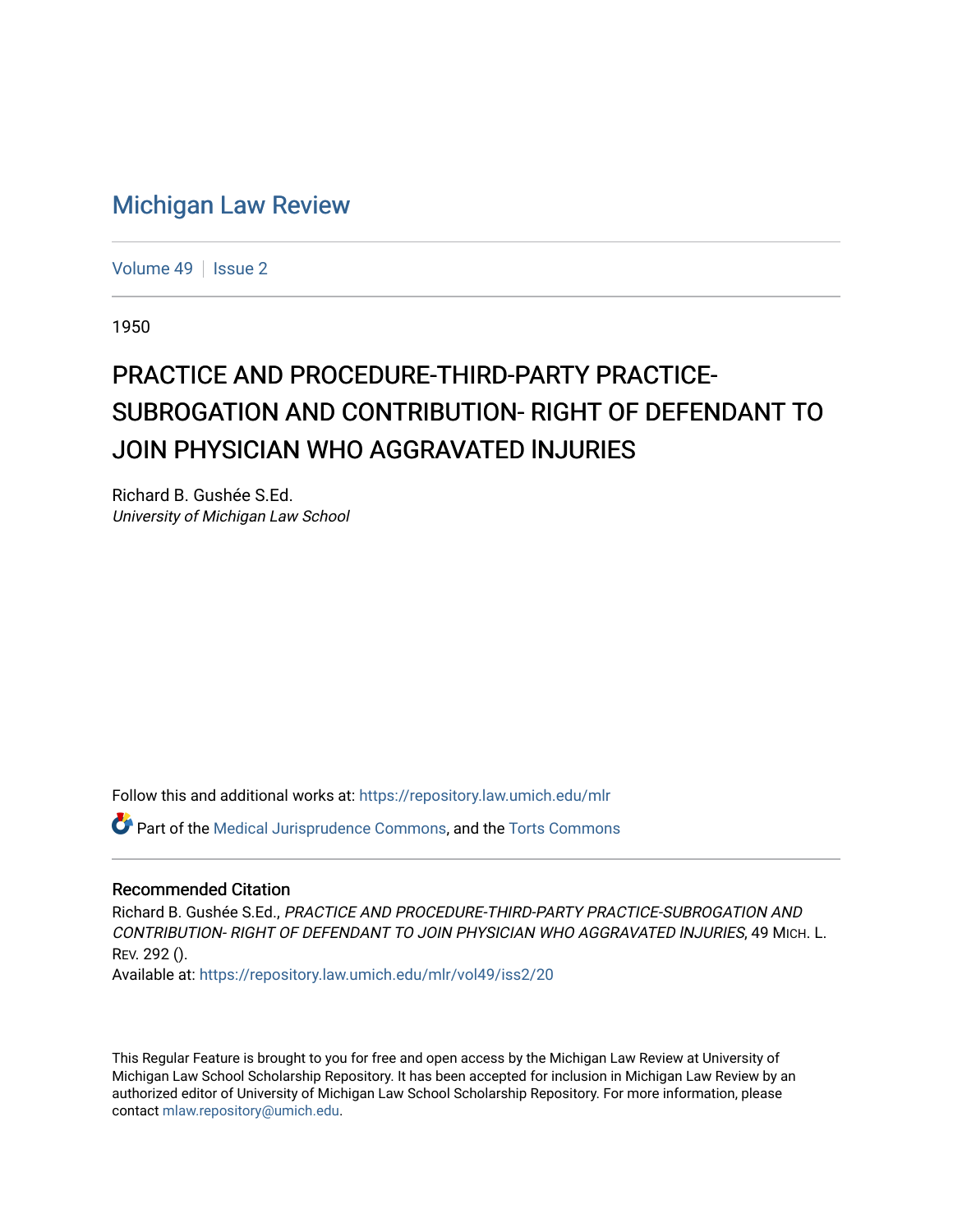PRACTICE AND PROCEDURE-THIRD-PARTY PRACTICE-SUBROGATION AND CON-TRIBUTION-RIGHT OF DEFENDANT TO JOIN PHYSICIAN WHO AGGRAVATED IN-JURIES- $A$  brought an action against  $B$  for injuries suffered in an automobile accident and aggravation of those injuries by the negligent treatment of a physician, D. B filed a third-party complaint against D for malpractice contending that D was liable over to him for all or a part of the judgment recovered by A. *D's* motion to dismiss the third-party complaint for want of a sufficient cause of action was denied. On appeal, *held,* affirmed. A tort-feasor who has been held liable for injuries is subrogated to any right of action which the injured party may have had against a physician for malpractice. On the second trial the physician will not be bound by the original judgment and may litigate the issue of the alleged wrongdoer's liability as well as that of the charge of malpractice. *Clark v. Halstead,. Wheeler v. Blash,* (N.Y. 1949) 93 N.Y.S. (2d) 49.

The contribution statute of New York<sup>1</sup> provides for contribution in the event that the plaintiff recovers a joint judgment against tort-feasors. Thus a substantive right of the defendant is in many instances placed in the hands of the plaintiff who can work the defendant irreparable harm simply by refusing to join the party from whom the defendant could seek reparation.<sup>2</sup> The principal case presents a possible alternative to contribution which will permit the defendant, either in a separate action, or by use of impleader, to recover against one who should bear a partial share of the damages suffered by the plaintiff. It is clear that the person causing the initial injury is liable for the aggravation of the injury due to the negligence of a doctor.3 However, the doctor is liable as well and the plaintiff may sue either of the tort-feasors or both of them.<sup>4</sup> A release of the initial tort-feasor without a reservation of rights against the doctor is a release of him also, for a full recovery is presumed. 5 The courts approve this

1 N.Y.C.P.A. §21la. It was held in Fox v. Western N.Y. Motor Lines, 257 N.Y. 305, 178 N.E. 289 (1931), that a defendant cannot implead a joint tort-feasor because of this contribution law although broad provisions are made for the impleading of parties who would be liable over to the principal defendant under N.Y.C.P.A. §193.

<sup>2</sup> For a criticism of this result of the New York law see Gregory, "Tort Contribution Practice in New York," 20 CoRN. L.Q. 269 (1935).

3 See cases collected in 8 *AL.R.* 506 (1920). The reason for holding the initial tortfeasor liable for the aggravation is that his action is deemed to be. the proximate cause of the aggravation.

4 4 ToRTs RESTATEMENT §879 (1939).

<sup>5</sup> Martin v. Cunningham, 93 Wash. 517, 161 P. 355 (1916); and Pitkin v. Chapman, 121 Misc. 88, 200 N.Y.S. 235 (1923). See also 50 A.L.R. 1108 (1927) and 30 MICH. L. REv. 1349 (1932).